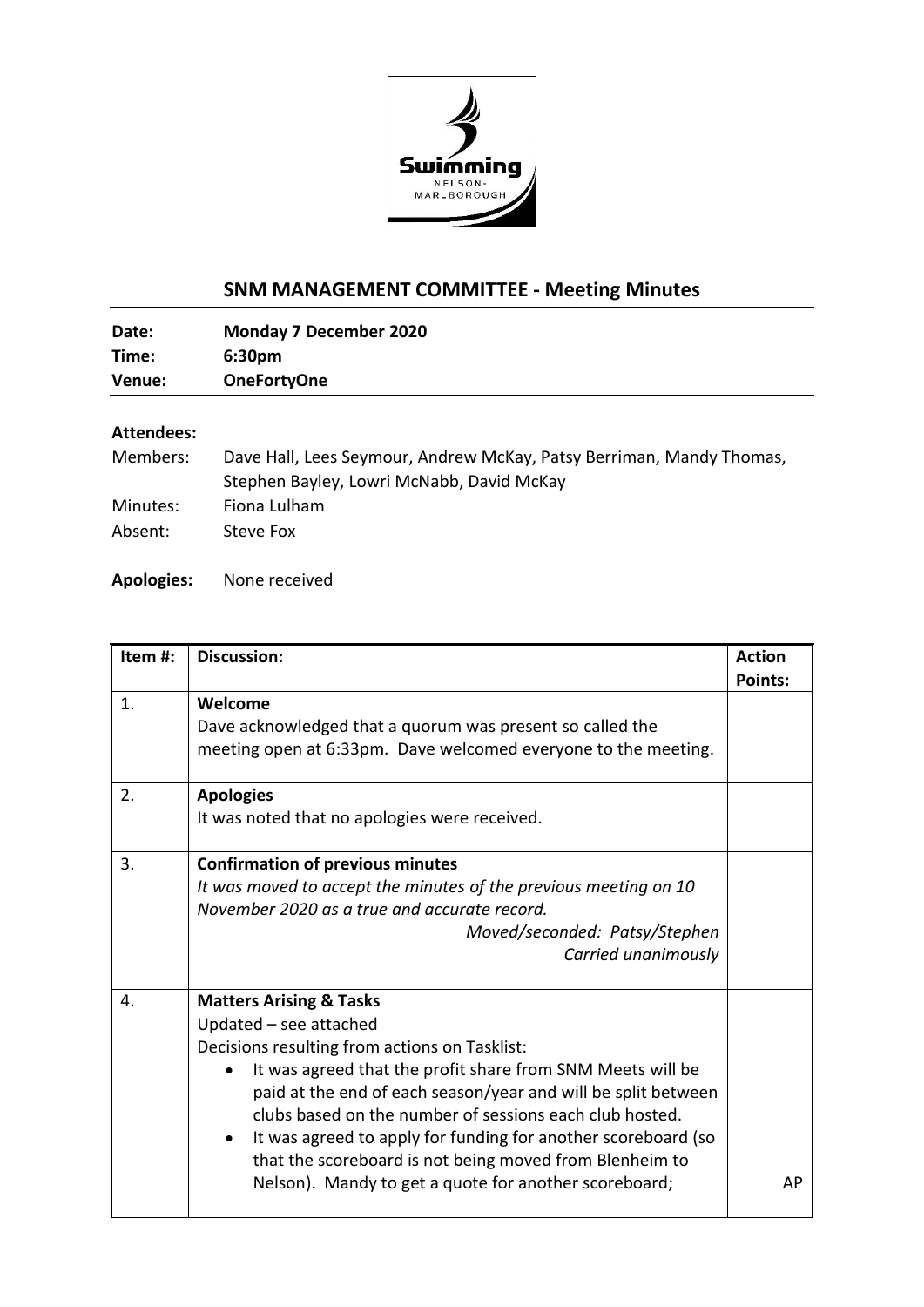|     | along with a quote for covers for both scoreboards (TM<br>Covers); and trailer for transport.<br>It was moved to adopt the SNZ Member Protection Policy.                                   |    |
|-----|--------------------------------------------------------------------------------------------------------------------------------------------------------------------------------------------|----|
|     | Moved/seconded: Lees/Dave                                                                                                                                                                  |    |
|     | Carried unanimously<br>It was agreed that Patsy would contact Shuttersport and                                                                                                             |    |
|     | send them the calendar of SNM meets.                                                                                                                                                       | AP |
| 5.  | <b>Ratify e-decisions</b><br>It was moved to accept the times from Session 1 NZSC for<br>SNM records.                                                                                      |    |
|     | Moved: Dave                                                                                                                                                                                |    |
|     | Carried unanimously                                                                                                                                                                        |    |
|     | Nb. At the last meeting it was agreed to accept the times from<br>Session 1 because all swimmers who had set records in Session 1<br>swam faster again in Session 2 (setting new records). |    |
|     | However, after the meeting, it was realised that one swimmer set a                                                                                                                         |    |
|     | record at Session 1 and subsequently did not swim faster in Session                                                                                                                        |    |
|     | 2. The above e-decision was made to accept the times and update                                                                                                                            |    |
|     | the SNM records accordingly SUBJECT TO PATSY INVESTIGATING<br>FURTHER WITH SNZ AND MAKING A DECISION AT THE JANUARY                                                                        |    |
|     | MEETING. * Amendment made 11012021.                                                                                                                                                        |    |
|     |                                                                                                                                                                                            |    |
| 6.  | <b>Chair Report</b>                                                                                                                                                                        |    |
|     | Dave's report was tabled as read.<br>It was great to get some publicity around the SNM swimmers                                                                                            |    |
|     | making national teams. Lowri to liaise with Bob to get similar                                                                                                                             |    |
|     | publicity for Jack.                                                                                                                                                                        | AP |
|     | Nothing further to report - no Chair's Call this month.                                                                                                                                    |    |
| 7.  | <b>Strategic Plan/KPI Implementation</b>                                                                                                                                                   |    |
|     | Lees will touch base with Tony Thomas regarding the submission                                                                                                                             |    |
|     | process. Lees to liaise with Dave around this.                                                                                                                                             | AP |
| 8.  | <b>Health &amp; Safety, Child Protection</b>                                                                                                                                               |    |
|     | SNZ Member Protection Policy was adopted (as above).                                                                                                                                       |    |
| 9.  | <b>Secretary Report</b>                                                                                                                                                                    |    |
|     | Verbal report.                                                                                                                                                                             |    |
|     | Plant and equipment on the asset register were discussed. Fiona to<br>contact Nigel at Wealthpoint to update insurance cover (if required).                                                | AP |
|     |                                                                                                                                                                                            |    |
| 10. | <b>Treasurer Report</b>                                                                                                                                                                    |    |
|     | Verbal report.                                                                                                                                                                             |    |
|     | <b>Bank account balances:</b>                                                                                                                                                              |    |
|     | Everyday $a/c - 33555.58$                                                                                                                                                                  |    |
|     | Wendy Fryer $a/c - 2068.13$<br>Term Deposit 42 - 24527.78                                                                                                                                  |    |
|     | Term Deposit 44 - 25922.93 (Swimmers Fund)                                                                                                                                                 |    |
|     | Term Deposit 48 - 11343.28<br>$\bullet$                                                                                                                                                    |    |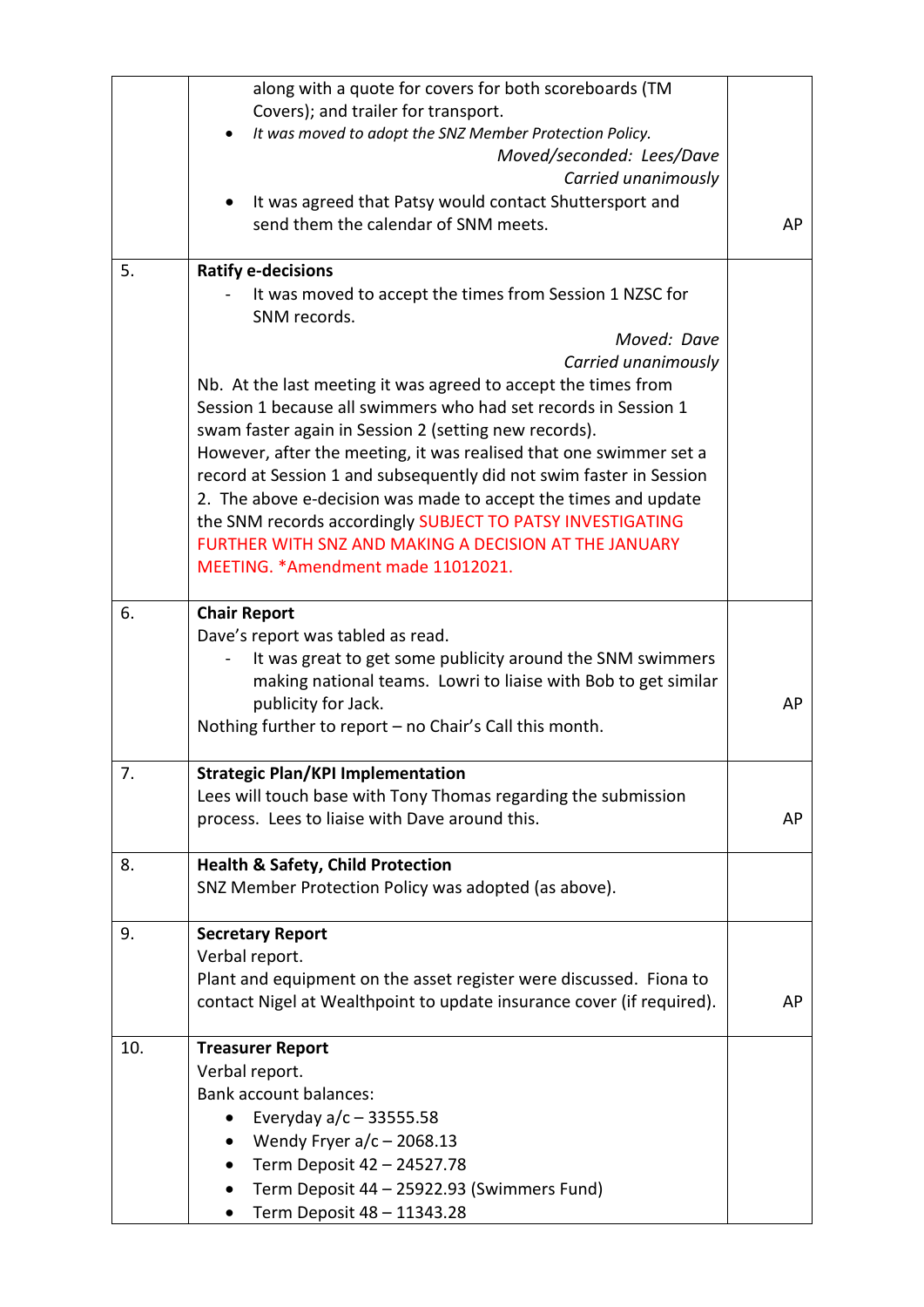|     | Xero almost finalised. Need to bring previous balances over.                                                                                                                                                                                                                                                                                                                                                                                                                                                                                                                                                                                                                                                                                                                                                                                                                                                                                 |    |
|-----|----------------------------------------------------------------------------------------------------------------------------------------------------------------------------------------------------------------------------------------------------------------------------------------------------------------------------------------------------------------------------------------------------------------------------------------------------------------------------------------------------------------------------------------------------------------------------------------------------------------------------------------------------------------------------------------------------------------------------------------------------------------------------------------------------------------------------------------------------------------------------------------------------------------------------------------------|----|
|     | A P&L was circulated at the meeting showing a small monthly loss<br>for November but an overall profit of \$14,678 for the year.                                                                                                                                                                                                                                                                                                                                                                                                                                                                                                                                                                                                                                                                                                                                                                                                             |    |
|     | Decisions:<br>It was moved to approve the Accounts Payable (to date):<br>Christine Mandeno - reimbursement of \$13.70<br>Tasman Swim Club - reimbursement of \$850.61<br>Moved/seconded: David/Dave<br>Carried unanimously                                                                                                                                                                                                                                                                                                                                                                                                                                                                                                                                                                                                                                                                                                                   |    |
| 11. | <b>Registrar Report</b>                                                                                                                                                                                                                                                                                                                                                                                                                                                                                                                                                                                                                                                                                                                                                                                                                                                                                                                      |    |
|     | Patsy presented a verbal report.<br><b>SNM C&amp;T</b><br>SNM C&T meet flier has been approved and circulated.<br>Mandy has ordered more ribbons for meets. $1^{st}$ , $2^{nd}$ , $3^{rd}$ for<br>SNM C&T with rest for LC Champs. Mandy will provide a<br>spreadsheet so cost of ribbons can be apportioned correctly<br>to each meet.<br>Danie will run SNM C&T Mandy will help.<br>Patsy will attend a World Para Event in Dunedin to gain experience<br>in this area.<br>Long Course Champs<br>The new meet format was discussed. There was not<br>complete agreement with some clubs favouring the long<br>distance events being held on Friday night.<br>Decision:<br>It was moved to approve the new format of the Long Course<br>Championships as a trial for 2021. A robust and timely review of the<br>meet will take place at the conclusion of the meet to be discussed at<br>the March MC meeting.<br>Moved/seconded: Dave/Lees | AP |
|     | All in favour: 6<br>All against: 2                                                                                                                                                                                                                                                                                                                                                                                                                                                                                                                                                                                                                                                                                                                                                                                                                                                                                                           |    |
|     | The motion was carried with a 6/2 majority                                                                                                                                                                                                                                                                                                                                                                                                                                                                                                                                                                                                                                                                                                                                                                                                                                                                                                   |    |
|     | Tasman Secondary Schools - discussion deferred to January<br>meeting.                                                                                                                                                                                                                                                                                                                                                                                                                                                                                                                                                                                                                                                                                                                                                                                                                                                                        |    |
| 12. | <b>Publicity/Communication Report</b><br>See Chair Report.                                                                                                                                                                                                                                                                                                                                                                                                                                                                                                                                                                                                                                                                                                                                                                                                                                                                                   | AP |
|     | Patsy to organise More FM signage for LC meet with live reporting<br>from the event.                                                                                                                                                                                                                                                                                                                                                                                                                                                                                                                                                                                                                                                                                                                                                                                                                                                         |    |
| 13. | <b>Funding Report</b><br>Mainland Foundation: SNM was successful with full funding for lane<br>hire for SNM C&T and LC meets.                                                                                                                                                                                                                                                                                                                                                                                                                                                                                                                                                                                                                                                                                                                                                                                                                |    |